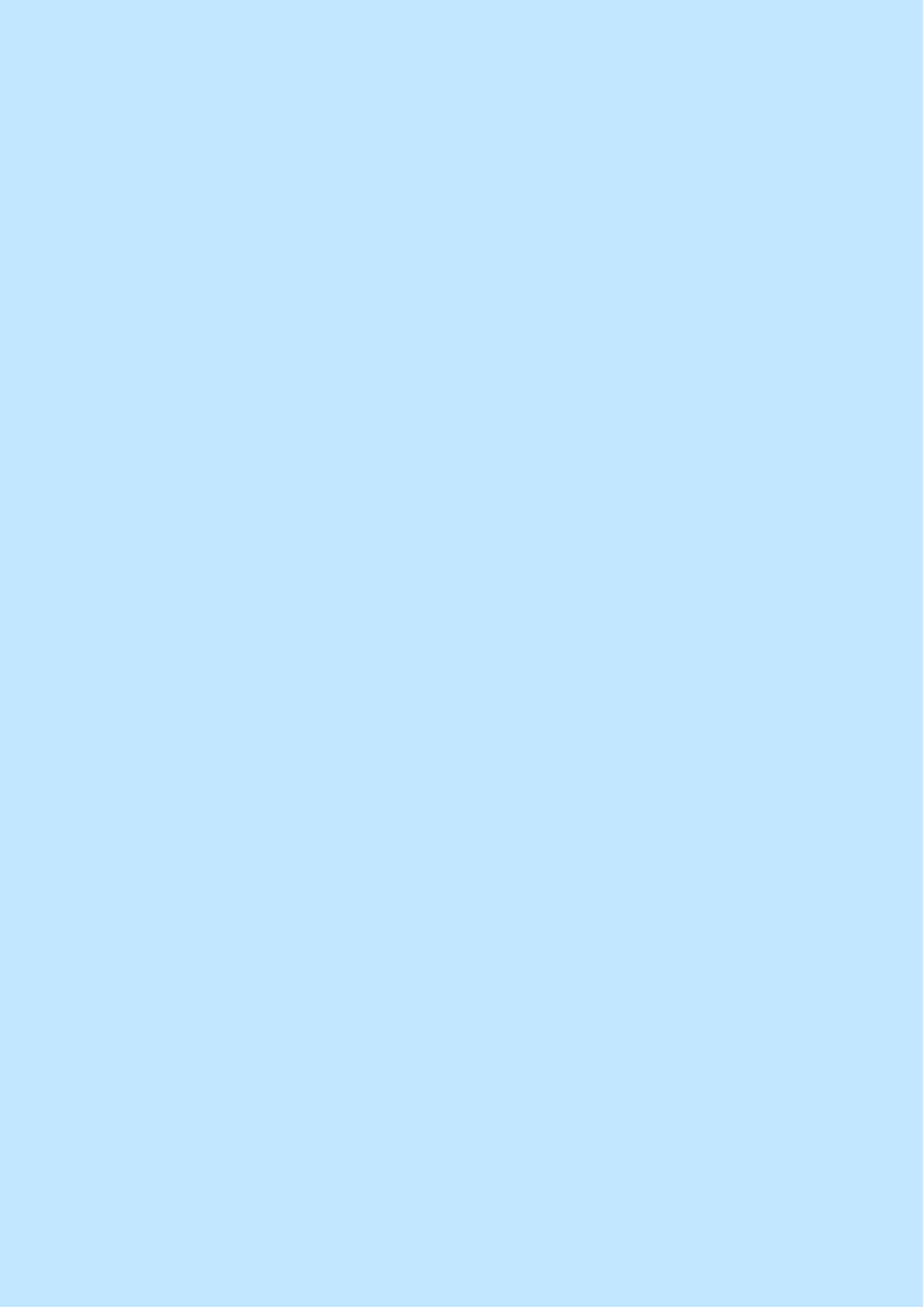# **CHAPTER IV: FOLLOW UP OF AUDIT OBSERVATIONS**

## **4.1 Failure to submit** *suo motu* **explanatory notes**

The Reports of the Comptroller and Auditor General of India are prepared and presented to the State Legislature. To ensure accountability of the Executive to the issues contained in these Audit Reports, the Public Accounts Committee (PAC) of the Meghalaya Legislative Assembly issued instructions (July 1993) for submission of *suo motu* explanatory notes by the concerned Administrative Departments within one month of presentation of the Audit Reports in the State Legislature. **Table 4.1.1** shows the position of *suo motu* explanatory notes not received as on 31 December 2019:

| <b>Year of</b><br><b>Audit</b><br><b>Report</b> | Date of placement of<br><b>Audit Report in the</b><br><b>State Legislature</b> | <b>Total performance audits (PAs)</b><br>and Paragraphs in the Audit<br><b>Reports</b> |                   | <b>Number of PAs/Paragraphs for</b><br>which explanatory notes were<br>not received |                   |
|-------------------------------------------------|--------------------------------------------------------------------------------|----------------------------------------------------------------------------------------|-------------------|-------------------------------------------------------------------------------------|-------------------|
|                                                 |                                                                                | PAs                                                                                    | <b>Paragraphs</b> | PAs                                                                                 | <b>Paragraphs</b> |
| 2010-11                                         | 23 March 2012                                                                  |                                                                                        | 14                | Nil                                                                                 |                   |
| 2011-12                                         | 09 October 2013                                                                | $\mathcal{D}_{\mathcal{A}}$                                                            | 13                | <b>Nil</b>                                                                          |                   |
| 2012-13                                         | 16 June 2014                                                                   |                                                                                        | 12                |                                                                                     |                   |
| 2013-14                                         | 24 September 2015                                                              |                                                                                        | 16                | <b>Nil</b>                                                                          |                   |
| 2014-15                                         | 23 March 2016                                                                  |                                                                                        | 13                | Nil                                                                                 | 4                 |
| 2015-16                                         | 24 March 2017                                                                  |                                                                                        | 9                 |                                                                                     | $\mathcal{E}$     |
| 2016-17                                         | 27 September 2018                                                              | 3                                                                                      |                   | $\mathcal{D}_{\mathcal{A}}$                                                         |                   |
| 2017-18                                         | 19 December 2019                                                               | $\mathcal{D}$                                                                          | 8                 | $\mathcal{D}_{\mathcal{A}}$                                                         | 8                 |
| <b>Total</b>                                    |                                                                                | 22                                                                                     | 92                |                                                                                     | 25                |

**Table 4.1.1: Explanatory notes not received (as on 30 December 2019)** 

#### **4.2 Discussion of Audit Reports by PAC/COPU**

Of the 22 PAs and 92 compliance audit paragraphs listed in **Table 4.1.1**, as of 31 December 2019, the PAC discussed 17 compliance audit paragraphs and the Committee on Public Undertakings (COPU) discussed 16 paragraphs. While the PAC had not discussed any of the PAs, the COPU discussed two PAs that featured in the Audit Reports for the period 2010-11 to 2017-18.

## **4.3 Response of the departments to the recommendations of the PAC/ COPU**

The Administrative departments were required to take suitable action on the recommendations made in the Report of PAC/ COPU presented to the State Legislature. Following the circulation of the Reports of the PAC/ COPU, the departments were to prepare action taken notes (ATNs) indicating action taken or proposed to be taken on the recommendations of PAC/ COPU and submit them to the Assembly Secretariat. The PAC specified the time frame for submission of ATNs as six weeks up to its  $32<sup>nd</sup>$  Report (December 1997) and six months in its  $33<sup>rd</sup>$  Report (June 2000).

Review of 17 Reports<sup>72</sup> of the PAC involving 15 departments<sup>73</sup> presented to the Legislature between April 1995 and March 2018, showed that none of these departments had sent the ATNs to the Assembly Secretariat as of March 2019.

<sup>72</sup> <sup>72</sup> Between April 1995 and December 1997 (10 Reports), June 2000 (one Report), April 2005 (one Report), April 2007 (one Report), March 2010 (one Report), March 2011 (one Report), March 2012 (one Report) and March 2017 (one Report).

<sup>73</sup> Containing recommendations on 59 paragraphs of Audit Reports.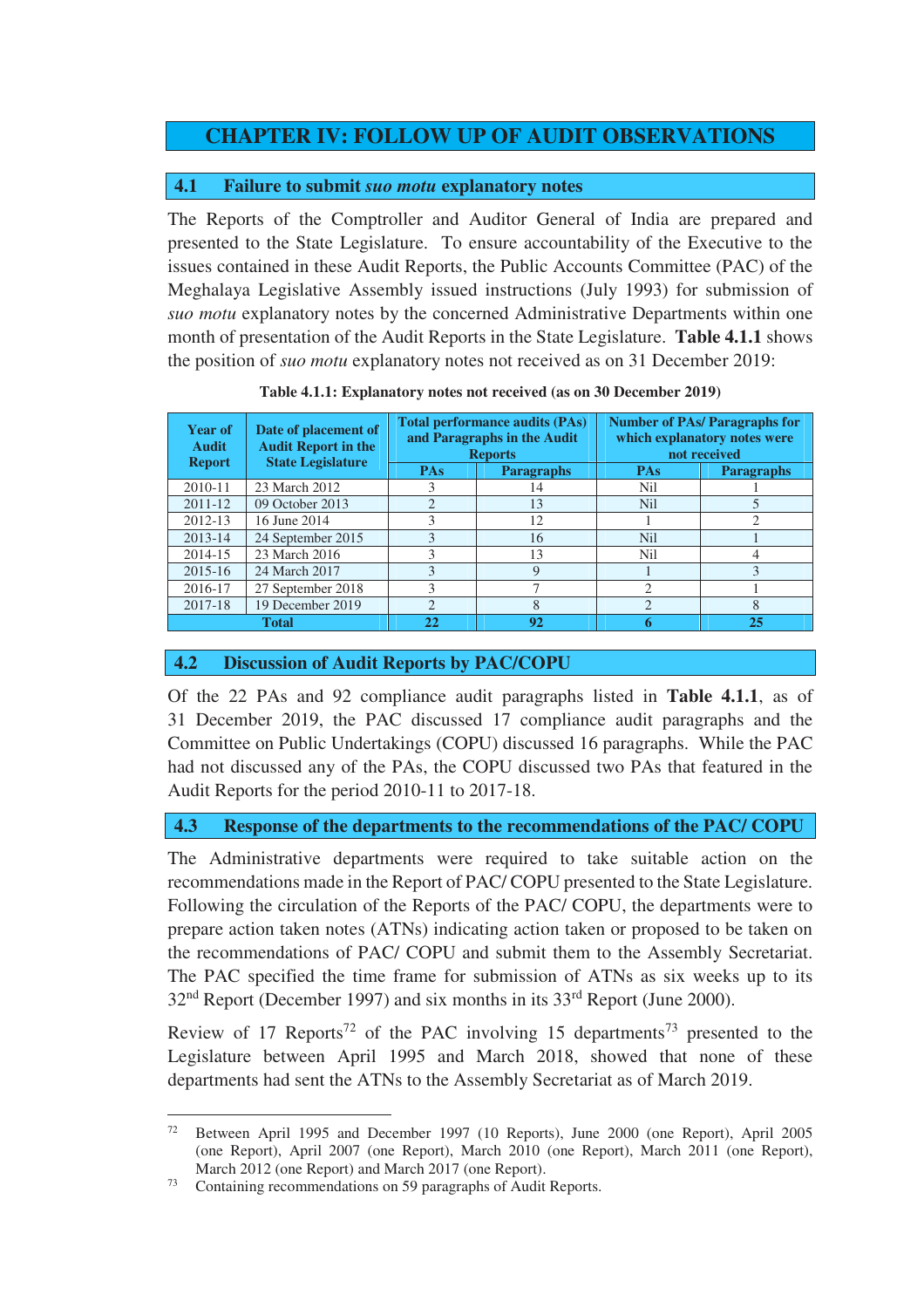Similarly, review of six Reports of COPU involving four departments, *viz.* Transport, Commerce & Industries, Tourism and Power presented to the Legislature between April 2008 and March 2018 also showed that none of these departments had sent the ATNs to the Assembly Secretariat as of March 2019.

Thus, the fate of the recommendations contained in the Reports of the PAC/ COPU and whether they were being acted upon by the Administrative departments could not be ascertained in audit.

During 2018-19, PAC/ COPU did not submit any Report to the State Legislature.

# **4.4 Outstanding Inspection Reports and Paragraphs**

The Meghalaya Financial Rules, 1981 provide for prompt response by the Executive to the Inspection Reports (IRs) issued by the Accountant General (Audit) to ensure rectificatory action in compliance with the prescribed rules and procedures and accountability for the deficiencies and lapses noticed during inspection. The Heads of offices and next higher authorities are required to comply with the observations contained in the IRs and rectify the defects and omissions promptly and report their compliance to the AG. Serious irregularities are also brought to the notice of the Heads of the Department by the AG through a half-yearly report in respect of pending IRs to facilitate monitoring of Audit observations and for taking appropriate corrective action.

At the end of October 2019, 3,003 paragraphs pertaining to General, Social and Economic Sectors for the period 1988-89 to October 2019 were outstanding. The yearwise break-up of the outstanding paragraphs up to 2018-19 is given below:



## **4.5 Committees for disposal of outstanding audit observations**

The following Committees have been formed at the Government level to review the follow up action on Audit Reports and explanatory notes.

# **4.5.1 Apex Committee**

An Apex Committee (State Audit and Accounts Committee) has been formed (August 2009) at the State level under the Chairmanship of Chief Secretary to review the progress in disposal of outstanding audit observations, timely furnishing of explanatory notes to PAC/ COPU, other accounts or audit related matters, *etc.* The Apex Committee was to meet at half yearly intervals.